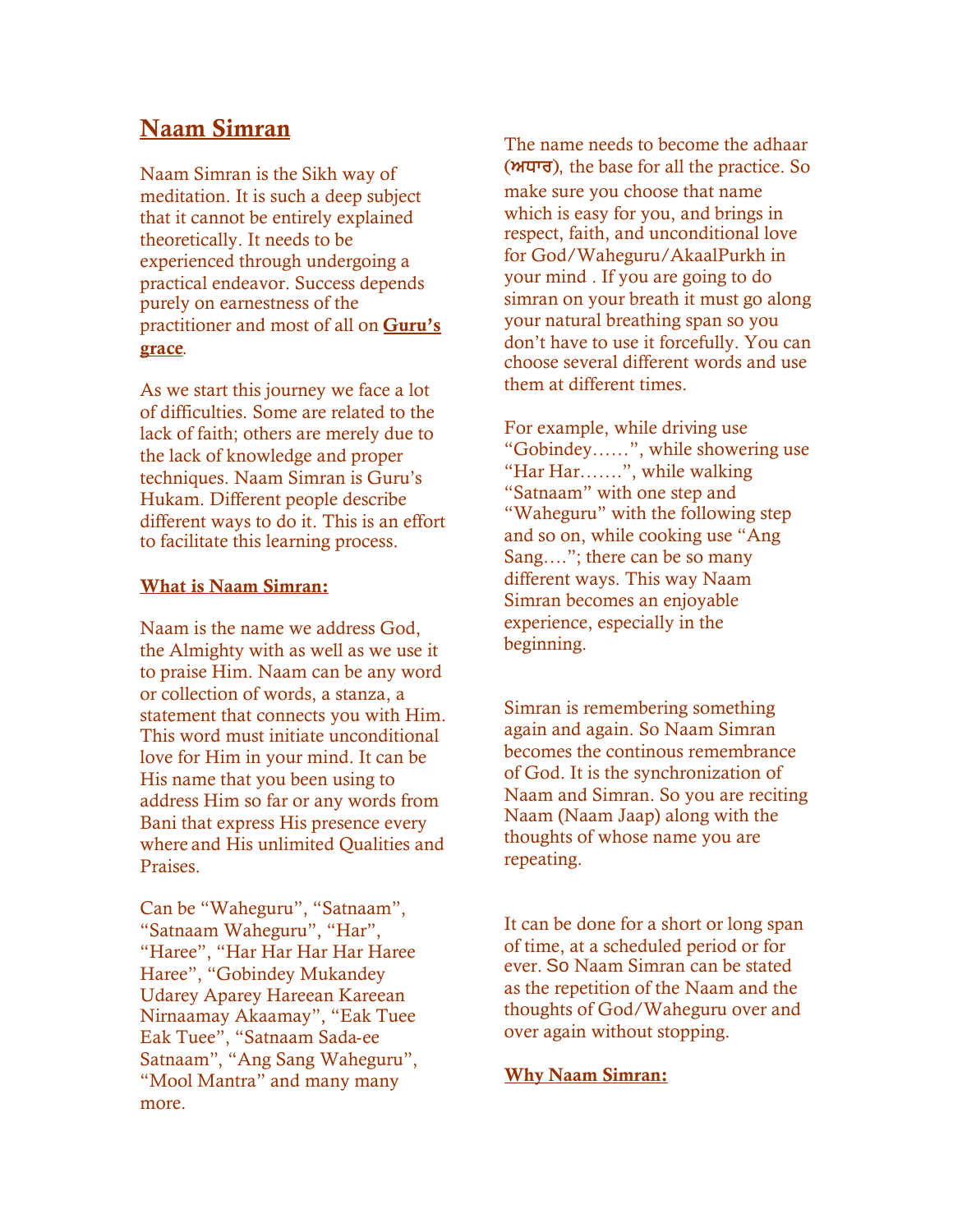Naam Simran eventualy stabilizes your mind in God's remembrance. That makes you become one with your inner spirit which ultimately leads to the unity with God. So Naam Simran done the right way, leads to the salvation with Guru's grace

## **Tools to help Naam Simran:**

To make Naam Simran a successful endeavor, following tools can be helpful. Most of these tools are interdependent in nature and effect.

First step is to choose the word and start Naam Jaap, loud or silent. Second step is focusing your mind on Him. That's where we always wonderhow. Following are some tools, which can help us to concentrate better:

### **(1) Prayer:**

Start Simran with prayer. Prayer can be full Ardaas, first stanza of Ardaas or can be your own words or stanzas from Bani. Lovingly ask for God's help in everything; for success of the Simran, for any wish fulfillment. Seek God's aid and guidance. Then again end it with a prayer. You can also pause and pray while doing Simran. Prayer always helps. It boosts your confidence.

Sample Prayers: ਕਰਤਾ ਤੂ ਮੇਰਾ ਜਜਮਾਨੂ ॥ ਇਕ ਦਖਿਣਾ ਹਉ ਤੈ ਪਹਿ ਮਾਗੳ ਦੇਹਿ ਆਪਣਾ ਨਾਮ ॥ Page 1329(SGGS)

ਸਰਨਿ ਪਰੇ ਕੀ ਰਾਖੂ ਦਇਆਲਾ ॥ ਨਾਨਕ ਤੁਮਰੇ ਬਾਲ ਗਪਾਲਾ ॥ Page 260(SGGS)

## **(2) Love and Devotion:**

Love God. Love His creation. Love the words you are using as Naam. Love yourself- you are His creation. He is in you. Love every thing He provided you with. Love Him for His abundant goodness to us.

## ਰਵਿ ਰਹਿਆ ਪਭ ਸਭ ਮਹਿ ਆਪੇ ॥ Page 804

Love with God brings in humility, faith, forgiveness, and devotion and is of great help in concentration process. And of coarse:

## ਪ੍ਰੇਮ ਪਿਆਲੇ ਵਸ ਹੋਇ ਭਗਤ ਵਛਲ ਹੋਇ ਸਿਰਜਨਹਾਰਾ॥ Page 6(SGGS)

Think of yourself being in Gurudwara Sahib, bowing and sitting in ardaas position, singing Bani, imagine yourself in Hari Mandir Sahib, holding Guru Ji's Palla. All this helps to bring more love in your bhagti. It helps your mind and soul bow in humility which is essential for spiritual progress.

## **(3) Contemplation** (ਬੀਚਾਰ) of Bani:

We are blessed with such an invaluable gift- Bani. "Dhan Dhan Sri Guru Granth Sahib Ji" is our Shabad Guru. And we must read, think, contemplate and then understand Gurbani. And most of all live accordingly. This is the key; try to live according to one teaching for one day, you will see the difference. Bani's contemplation can be done in Sangat or individually. Bani tells us over and over again to do Naam Simran. It tells us what is more important in this human life. It teaches us everything that a human needs to know to do bhagti. It is essential-as all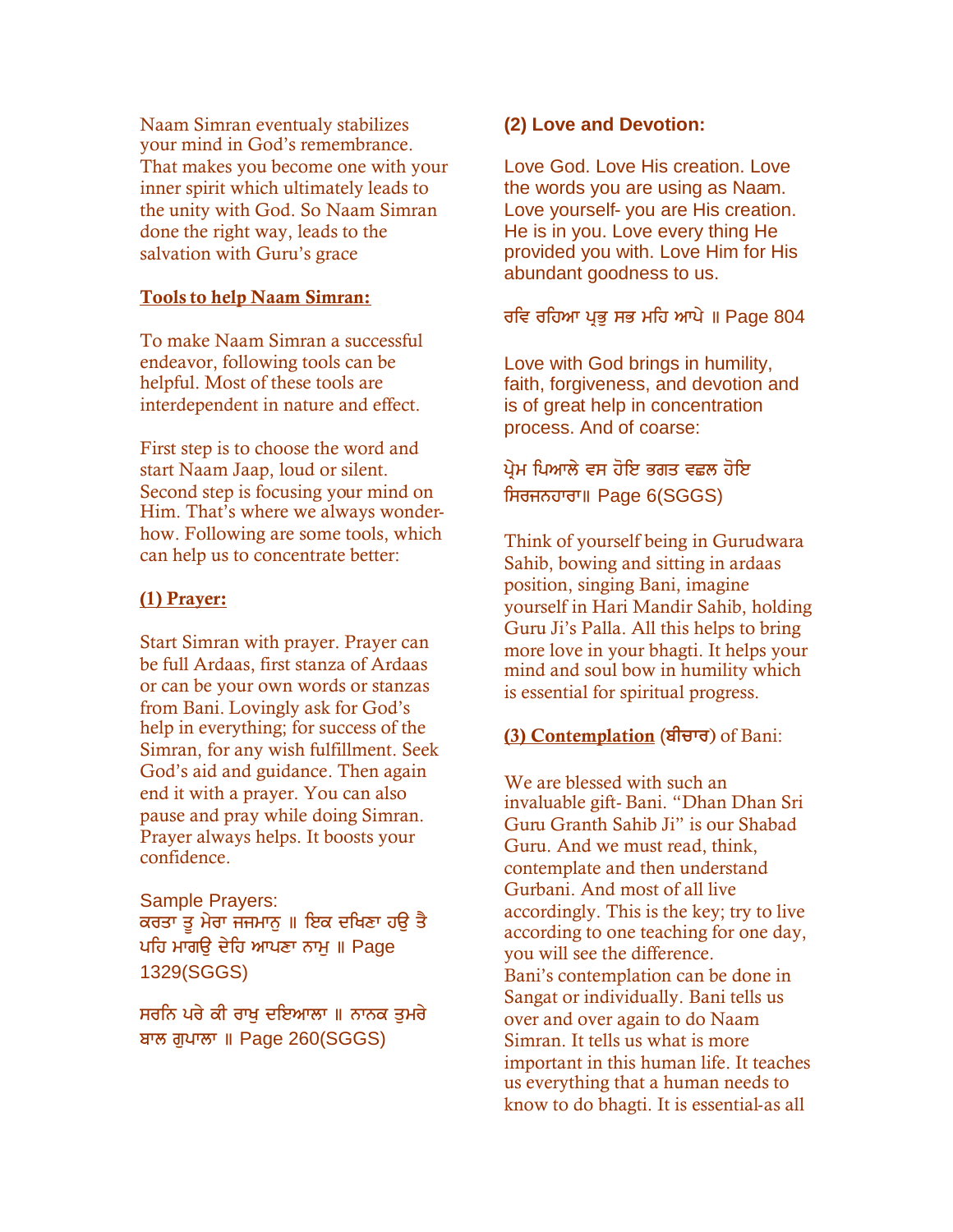other tools we are discussing can be learned from Bani.

ਮਤਿ ਵਿਚਿ ਰਤਨ ਜਵਾਹਰ ਮਾਣਿਕ ਜੇ ਇਕ ਗੁਰ ਕੀ ਸਿਖ ਸੁਣੀ ॥ Page 2(SGGS)

#### **(4) Faith:**

You must have full faith in God, the Almighty, Waheguru. Without faith nothing is going to work. We say we know about His existence. We say we know He is doing every thing. Then what happens when a small thing goes the way we did not want it to be? We blame others, our circumstances, even God and ourselves. Where has the faith gone in Karta Purkh?

Faith is the acceptance of a preposition. And what is our preposition of God-He is the One. He is the Karta Purkh He is omni present He is unique and without equal And so on. …. All that is being said in Bani.

Evaluate one day in your life and see how much you truly accept His existence.

We know about God, and our mind is set to mistake this knowledge about Him as faith. We need to actually live this faith, this knowledge, only then by full means we can accept His presence.

A person who is in faith faces fewer difficulties on this journey. When you are in faith- half the battle is done. Faith in Him makes us depend on God Himself, not on anything else.

Read Bani. It will rejuvenate the faith in God in your mind. Once you start

your journey, faith grows stronger and stronger.

#### **(5) Concentration (Dhyaan) (ਧਿਆਨ):**

Our mind has a natural function of thinking. It gets information from the memory and brings it in front of our mental eyes that we call thought, and that arouses the emotions depending upon the nature of that thought. If it is a happy thought, we become happy, if it is something bad we may start worrying or become sad. So every thought arouses one or many emotions based on our past experiences and knowledge. We act happy, sad, mad, or anxious and so on. One thought leads to another and another, based on our knowledge, memory and emotions involving the subject of the thought.

We have been doing this since we started seeing and feeling the outer world. This nature of our mind does not let us concentrate when we start doing Naam Simran. We are able to do Naam recitation (Naam Jaap) but not Naam Simran as Simran is directly related to the thoughts. Naam recitation alone without involving the thought process does nothing as mind keeps on playing its tricks and you cannot see and feel your soul. You have to still your mind and then Naam starts cleaning the mind and takes you further.

ਕਾਹੇ ਕੳ ਕੀਜੈ ਧਿਆਨ ਜਪੰਨਾ ॥ ਜਬ ਤੇ ਸੁਧੁ ਨਾਹੀ ਮਨੁ ਅਪਨਾ ॥Page 485(SGGS)

ਧਾਵਤ ਮਨੁ ਰਾਖੈ ਇਕ ਠਾਇ ॥

Page 299(SGGS)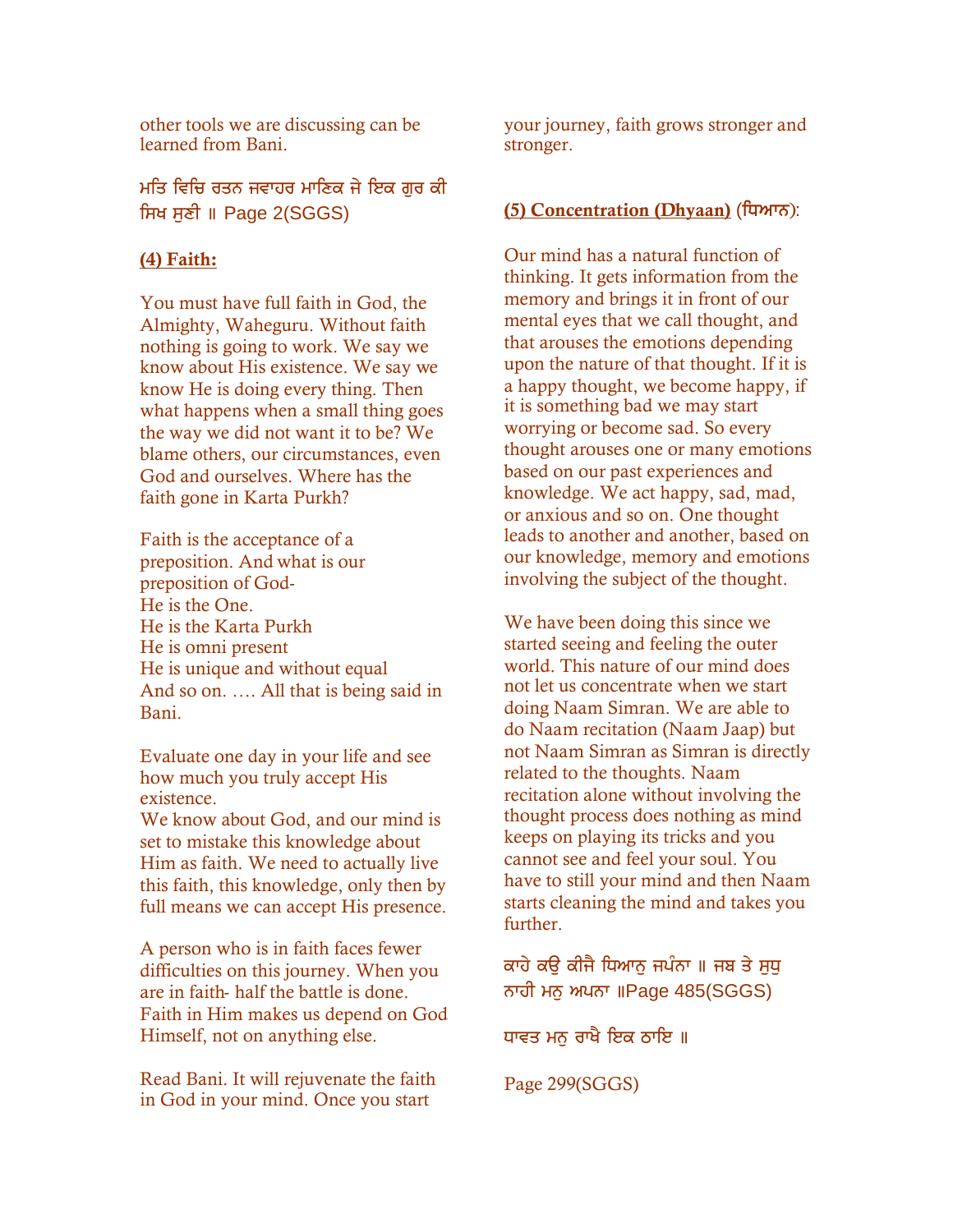#### **Why it is Important:**

Mind is a shield between the outer world (false/grievance/maya) and the Soul (truth/Reality/God). When we are born into this world this shield is transparent. The thought process as it has the involvement of emotions makes this shield thick and opaque over time. This slate of mind gets so much written on it. Untill we clean this slate and make it transparent; there is no use of Naam Jaap. We can do this by changing our mind set. We need to change our thinking process entirely. To convert Naam Jaap into Naam Simran we have to work on our thinking.

### **Control of Mind.**

One way of doing this is: As the thoughts occur in your mind, start involving the Creator in them. Bring God in everything you think. For example you are thinking of what to wear to work tomorrow: Ask for His guidance to choose your clothes. Communicate with Him as you do when you pray for anything. Thank Him for all the clothes He provided you. Need new clothes, ask Him to provide you new ones. Thank Him for guiding through the process.

It may feel awkward in the beginning, as you are not used to do it. In fact the mind is not used to it, so remind yourself- God is everywhere- in every living and material thing. He is inside you. You walk with God. God walks with you everywhere you go.

So you are consciously directing the consciousness of your mind. You can use this technique while doing Simran or even while actually choosing your clothes. When you do this you will notice fewer emotions are being aroused, so thought does not upset you much. And your mind starts to get irritated, as it could not do its job as it used to do before. Now your job is to do this again and again. When you keep controlling your mind repeatedly, the mind starts working under you, as it does not have another choice now. Eventually it will become a habit. You won't be working under your mind anymore. You will not be a manmukh any more.

(6)Accept those who are different from you:

Not even two people on this earth are meant to be the same. God created this world this way. Accept it. There are millions of ways to do the one same thing. Love the diversity. It is the beauty of His creation. It will ease the task of forgiving others and yourself.

## **(7) Learn from mistakes:**

Elaborate what you yourself and others do, follow the right deeds and discard the wrong, but do not hate yourself or others for doing anything wrong, as everything happens in His Will. And do not indulge in elaborating only. Learn from it. Leave the emotions alone that make you happy, sad, anxious and so on. Always ask for His guidance. This will help you overcome the five vices.

## ਜਾਂ ਪੰਚ ਰਾਸੀ ਤਾਂ ਤੀਰਥ ਵਾਸੀ ॥ Page 356(SGGS)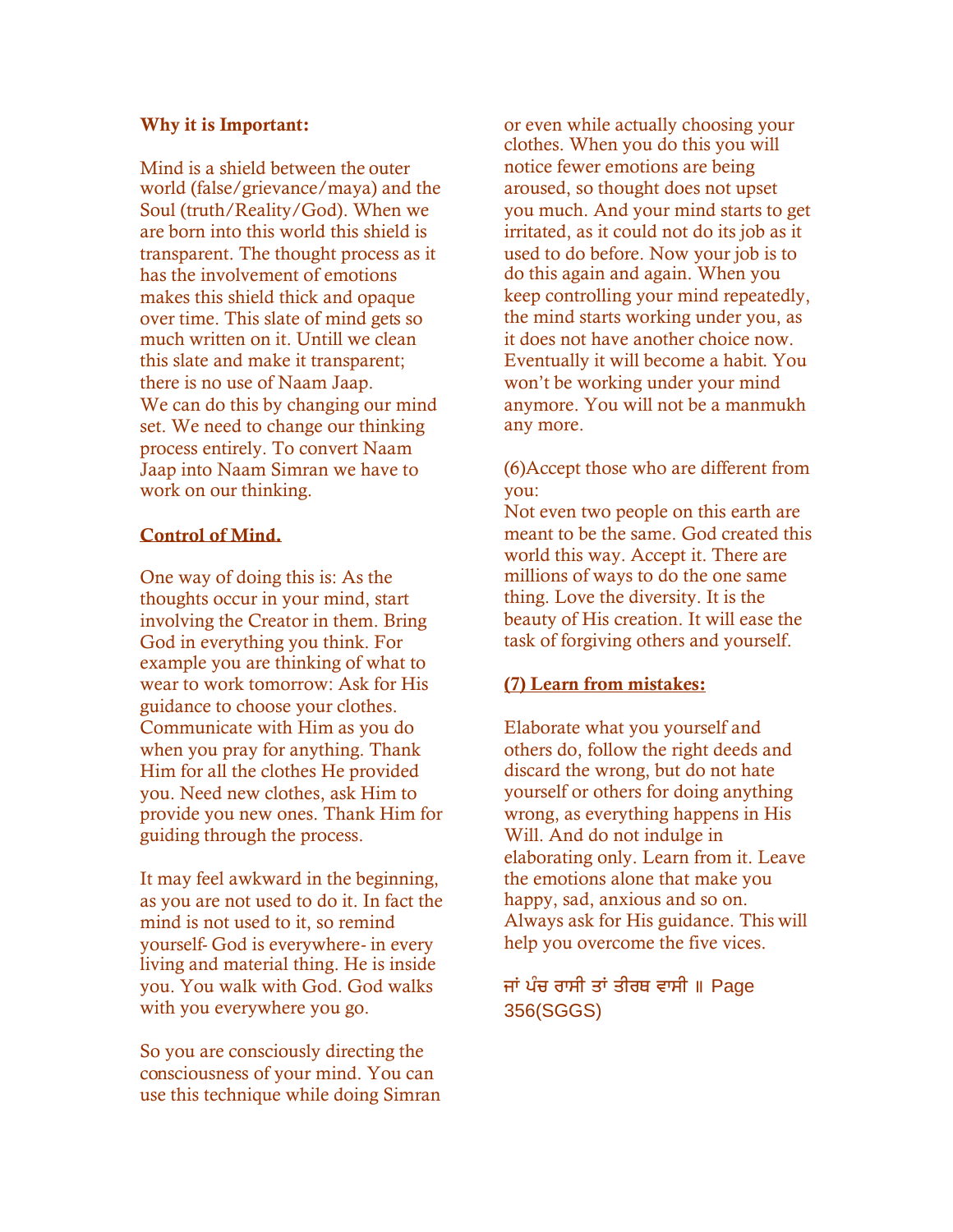#### **(8)Staying Awake:**

Staying awake here means that live in consciousness. Feel God's presence everywhere. Feel Him inside you and around (up to the infinity). Meditate on the ' Naam ' with deep faith and deliberation. Live teachings of Gurbani. Stop dubidha. There is One and Only One prevailing everywhere and in everyone. Be humble. Forgive yourself and others. If you are having problems in mind's wandering condition-keep trying different methods to overcome this problem. It may be difficult but not impossible. ਦੁਆਰ ਤੇ ਅੜ ਕੇ ਨਿਮਰਤਾ ਨਾਲ ਖਲੋ ਜਾਵੋ ਮਿਹਰ ਜਰੂਰ ਹੋਵੇਗੀ।

You just have to start; the rest is done by itself over the coarse of time. Guru is very loving. He will not let you wait for long if your intentions are good. Does not matter you are asking for anything or not. It is your devotion to God that plays the key role.

ਚਰਨ ਸਰਨਿ ਗਰ ਏਕ ਪੈਡਾ ਜਾਇ ਚਲ, ਸਤਿ ਗਰ ਕੋਟਿ ਪੈਡਾ ਆਗੇ ਹੋਇ ਲੇਤ ਹੈ ॥ by Bhai Gurdaas Ji.

#### **(9)Simran on Breathing:**

It helps in developing concentration. Breathing is one crucial thing that is happening to keep us alive. It is the living energy of our soul on this Earth. So by doing Simran on our breaths we facilitate our way to reach our soul. As you are focusing on breathing the mind will not get much time to chase other thoughts.

#### **(10)Thank God for every thing:**

Thank Him for every thing you already have. It brings your mind into the prevalent state. By thanking God we give credit to Him for everything, this helps us to curb our arrogance and ego. It makes us realize that it is God and not we who is ultimately in control of our lives. Thanking God makes us humble and modest.

Thank Him for your ability to breathe, walk, talk and eat. Thank God for your ability to see, hear, smell, taste and touch. Thank Him for your level of intelligence, your circumstances, and your existence. You can find unlimited reasons to thank Him. He has provided us with inexpressible gifts:

## ਬਹੁਤਾ ਕਰਮੂ ਲਿਖਿਆ ਨਾ ਜਾਇ ॥ਵਡਾ ਦਾਤਾ ਤਿਲ ਨ ਤਮਾਇ ॥

ਕੇਤੇ ਮੰਗਹਿ ਜੋਧ ਅਪਾਰ ॥ਕੇਤਿਆ ਗਣਤ ਨਹੀ ਵੀਚਾਰ ॥ ਕੇਤੇ ਖਪਿ ਤੁਟਹਿ ਵੇਕਾਰ ॥ਕੇਤੇ ਲੈ ਲੈ ਮੁਕਰੁ ਪਾਹਿ ॥ ਕੇਤੇ ਮੂਰਖ ਖਾਹੀ ਖਾਹਿ ॥ਕੇਤਿਆ ਦੁਖ ਭੁਖ ਸਦ ਮਾਰ ॥ ਏਹਿ ਭਿ ਦਾਤਿ ਤੇਰੀ ਦਾਤਾਰ ॥ਬੰਦਿ ਖੁਲਾਸੀ ਭਾਣੈ ਹੋਇ ॥ ਹੋਰ ਆਖਿ ਨ ਸਕੈ ਕੋਇ ॥ਜੇ ਕੋ ਖਾਇਕੁ ਆਖਣਿ ਪਾਇ ॥ ਓਹ ਜਾਣੈ ਜੇਤੀਆ ਮਹਿ ਖਾਇ ॥ਆਪੇ ਜਾਣੈ ਆਪੇ ਦੇਇ ॥ ਆਖਹਿ ਸਿ ਭਿ ਕੇਈ ਕੇਇ ॥ਜਿਸ ਨੋ ਬਖਸੇ ਸਿਫਤਿ ਸਾਲਾਹ ॥ ਨਾਨਕ ਪਾਤਿਸਾਹੀ ਪਾਤਿਸਾਹ ॥ Page 5(SGGS)